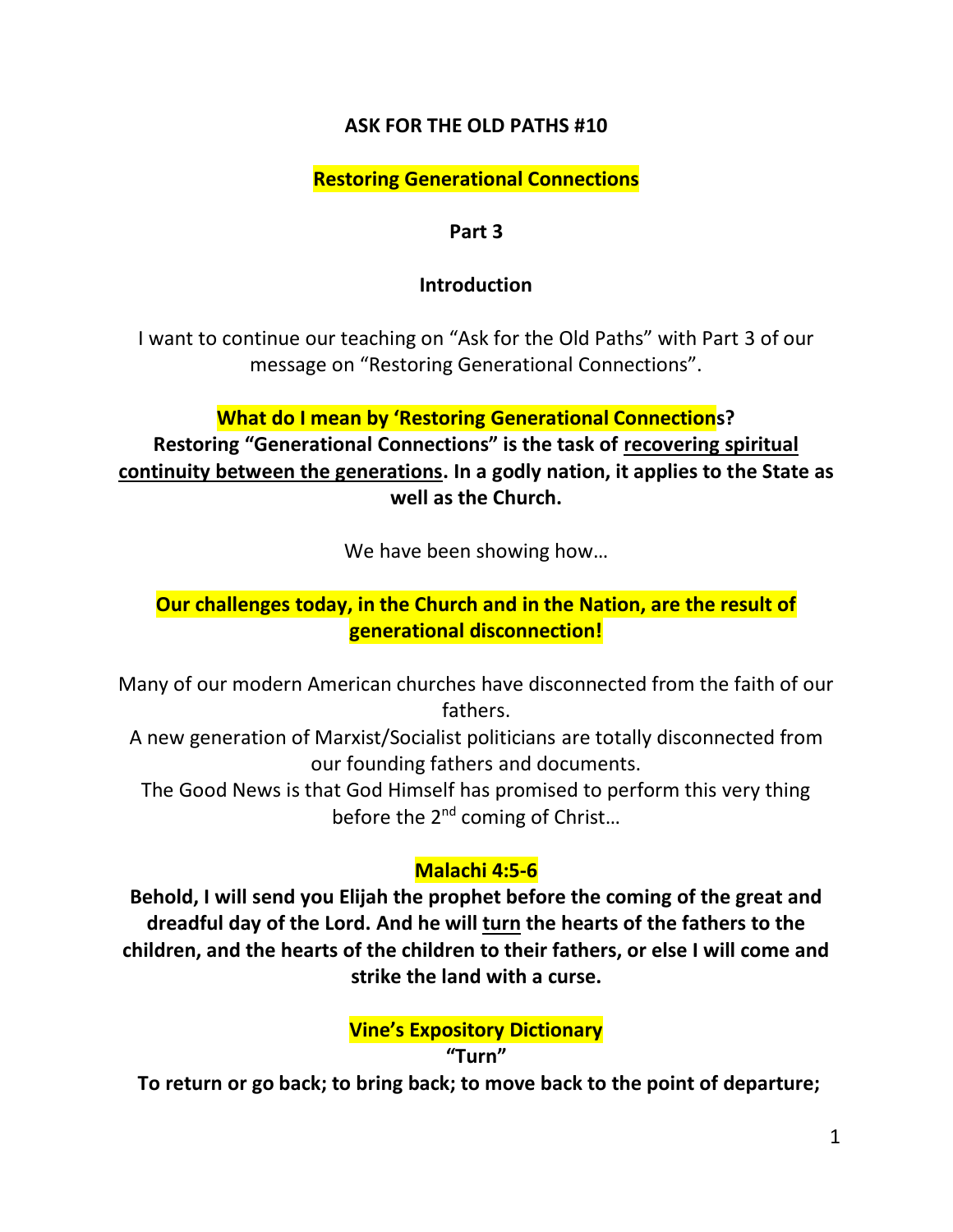## **to return along a path already traveled.**

# **7 Keys to Generational Reconnection**

- **God acts and thinks generationally (in terms of covenant) (God is the God of Abraham, Isaac and Jacob)**
- **Generational disconnection bring God's curse/Generational connection brings God's blessings**
- **Generational connections depend upon remembering our history**
- **Generational Connections succeed through honor and fall through dishonor**

## **Romans 12:9-10 ESV**

**Let love be genuine. Abhor what is evil. Hold fast to what is good. Love one another with brotherly affection. Outdo one another in showing honor.**

**Tonight I want to cover the last 2 points…**

# **7 Point Preview**

- **Successful Generational Connections produce a synergy of power and anointing upon the present generation**
- **The continuity of successful Generational Connections requires faithful fathers and submitted sons**

**I. Successful Generational Connections Produce a Synergy of Power and Anointing**

 **A. Synergy of Power**

# **Dutch Sheets**

**The Holy Spirit spoke to me about the 'synergy of the ages'—the importance of connecting with past generations. In short, the synergy of the ages is** *multiplied power through generational agreement and honor***.**

1. What is 'synergy'?

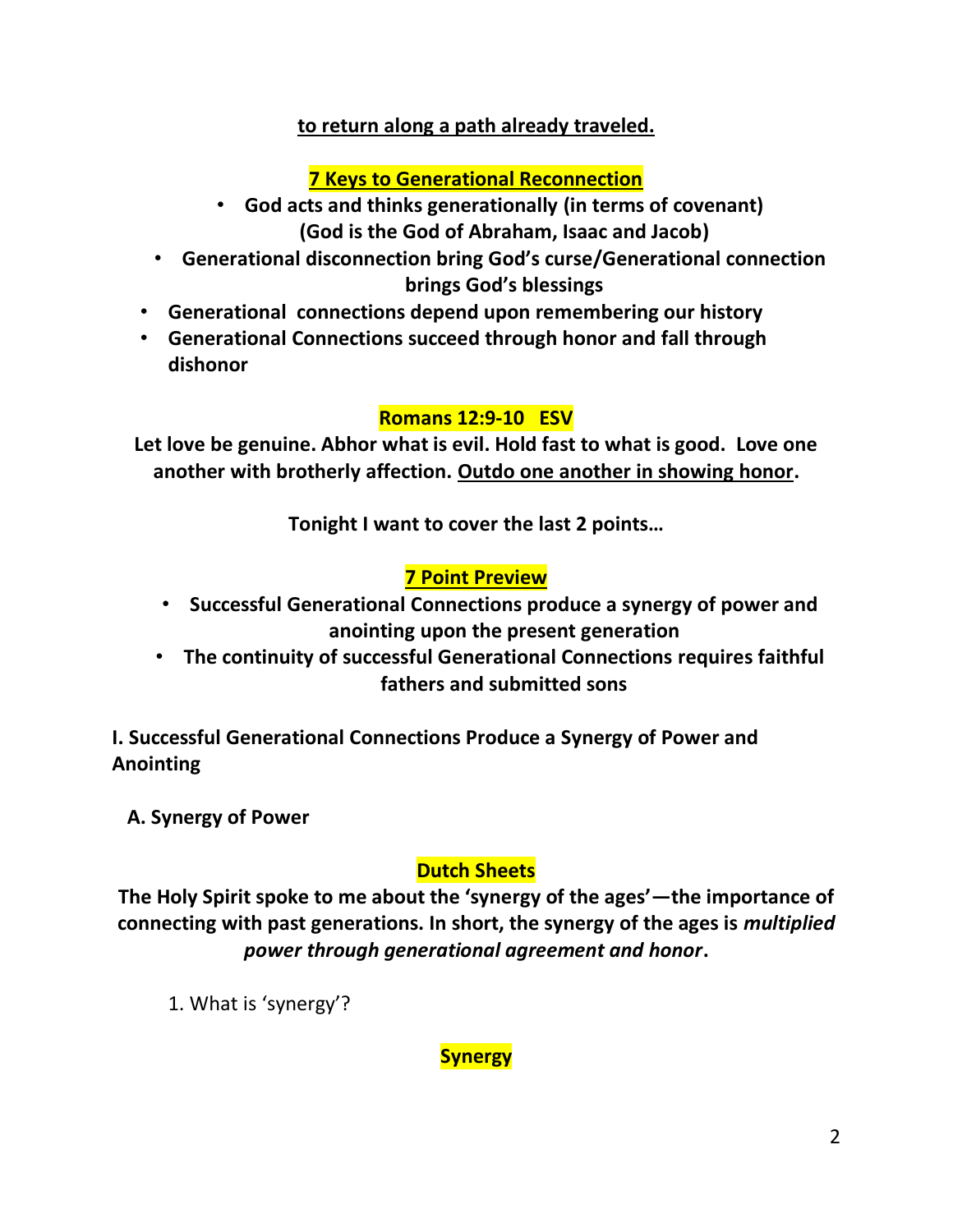**The interaction or cooperation of two or more organizations, substances, or other agents to produce a combined effect greater than the sum of their separate effects**

### **Dutch Sheets**

**Synergy is a multiplication of power through combined effort. One plus one equals two. But not when God's people work together.**

2. There is a synergy (or multiplication) of power promised to God's people.

## **Leviticus 26:7-8**

**You will chase your enemies, and they shall fall by the sword before you. Five of you shall chase a hundred, and a hundred of you shall put ten thousand to flight; your enemies shall fall by the sword before you.**

a**. God says 5 can chase a 100; so then 100 can chase 2,000. Right? Wrong! 100 will put 10,000 to flight! This is the power of synergy!**

3. Something powerful happens when the younger generation connects with the older generation!

## **Dutch Sheets**

**When the younger generation, (Elisha) received the mantle of the older generation, (Elijah), the younger generation received a 'double anointing'!**

4. He's referring to the master model of Elijah and Elisha on Elijah's last day on earth…

## **2 Kings 2:9-10**

# **And so it was, when they had crossed over, that Elijah said to Elisha, "Ask! What may I do for you, before I am taken away from you?" Elisha said, "Please let a double portion of your spirit be upon me."**

a. Elijah, (the older generation), had reached out to Elisha, (the younger generation) and Elisha responded by following Elijah, even though he had many opportunities to turn back. He wasn't following for finances.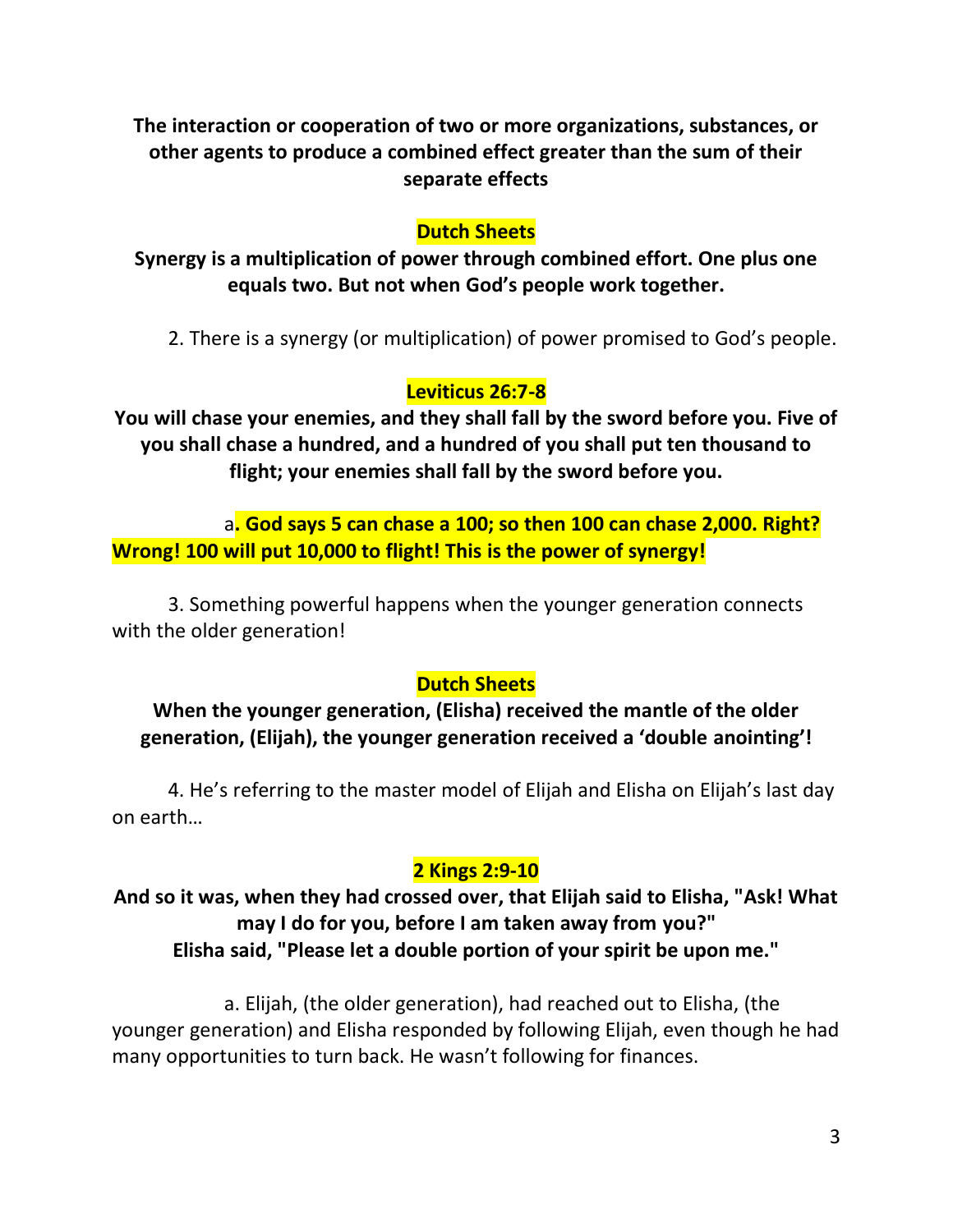## **Matthew Henry**

**Elisha, having this fair opportunity to enrich himself with the best riches, prays for a double portion of his spirit. He asks not for wealth, nor honor, nor exemption from trouble, but to be qualified for the service of God and his generation.**

b. The young Elisha saw the value of the life of the older Elijah and wanted to follow his footsteps.

## **Matthew Henry**

**All of us, both ministers and people, ought to set before us the example of our predecessors, to labor after their spirit, and to be earnest with God for that grace which carried them through their work and enabled them to finish well.**

5. This is what happened to me in my own journey with Jesus; as I followed close after the teaching of great teachers who enriched me so much, my greatest desire was to follow in their footsteps to be a blessing to others.

### **2 Kings 2:10**

## **So he said, "You have asked a hard thing. Nevertheless, if you see me when I am taken from you, it shall be so for you; but if not, it shall not be so."**

a. A 'hard thing' means Elisha has asked for something Elijah cannot give; God alone can give him this; the only condition is that Elisha stays with him until the end; 'If you continue with me until I am taken up' means, you will receive the 'double portion' of Elijah's spirit if he maintains the generational connection until the end!

## **Matthew Henry**

**Elisha's prayer would be answered if he kept close to his master, observing him to the end. 'If thou see me when I am taken from you, it shall be so, otherwise not'. A diligent attendance upon his master's instructions, and a careful observance of his example until his last scene were the conditions an proper means of obtaining much of his spirit.**

b. If you read the whole story you'll see how many times Elijah left the door open for the young Elisha to leave; but Elisha stayed the course.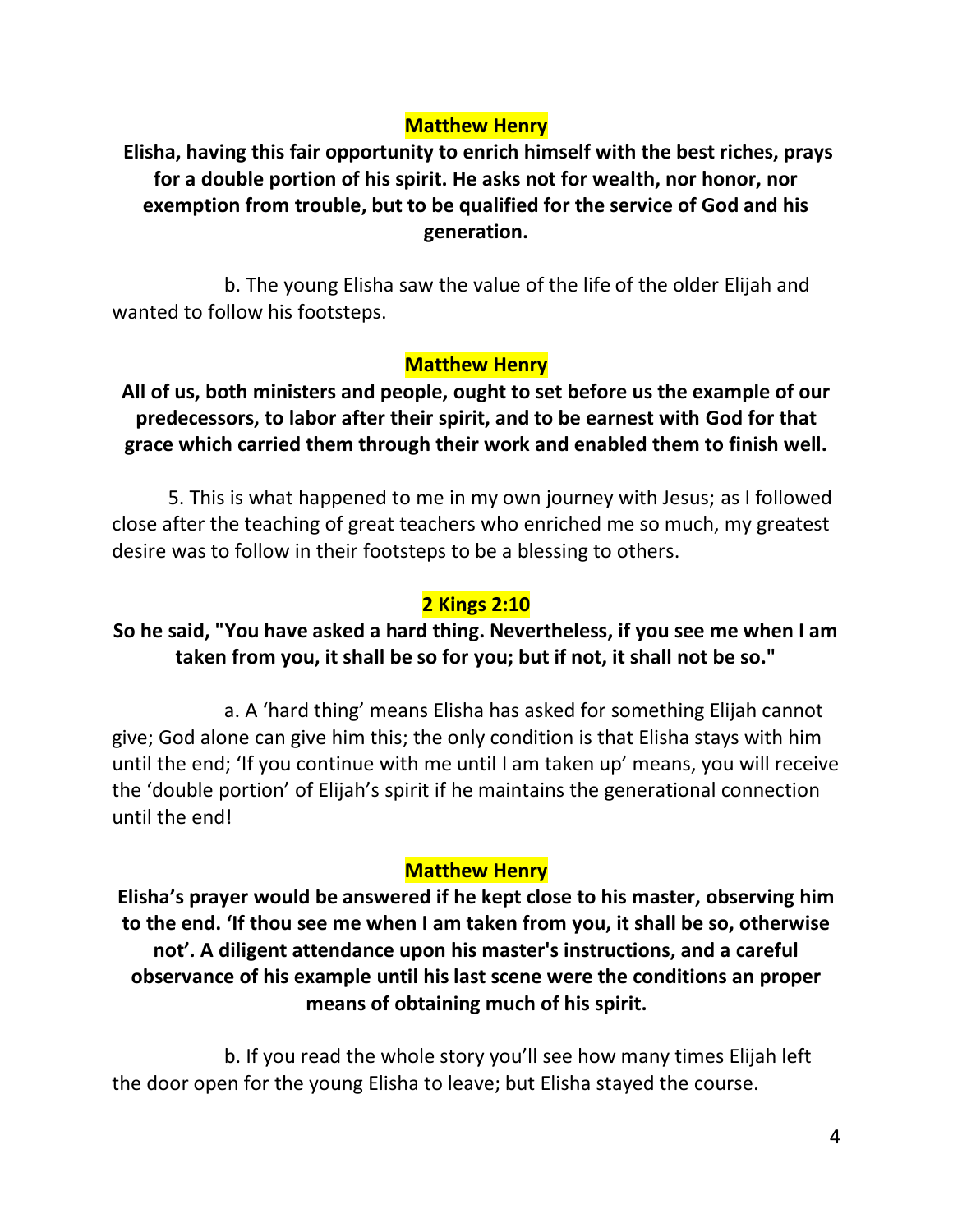## **2 Kings 2:11-12**

**Then it happened, as they continued on and talked, that suddenly a chariot of fire appeared with horses of fire and separated the two of them; and Elijah went up by a whirlwind into heaven. And Elisha saw it, and he cried out, "My father, my father, the chariot of Israel and its horsemen!"** 

### **Hebrew Note**

**The Chaldee translates these words as: "My master, my master! Your ministry, was of more use to Israel than horses and chariots."** 

c. Here we have a declaration of the younger valuing the older and receiving a double portion of his anointing.

## **Adam Clarke**

**He took up the same mantle with which he had been called by Elijah to the prophetic office, and the same by which Elijah Had divided the Jordan. His having the mantle was a proof that he was invested with the authority and influence of his master.** 

## **2 Kings 2:14-15**

**Then he took the mantle of Elijah that had fallen from him, and struck the water, and said, "Where is the Lord God of Elijah?" And when he also had struck the water, it was divided this way and that; and Elisha crossed over. Now when the sons of the prophets who were from Jericho saw him, they said, "The spirit of Elijah rests on Elisha."** 

6. **Elisha struck the water and said, "Where is the God of Elijah?" Today we need to strike the waters again and ask, "Where are the Elijah's of God?"**

7. Elijah and Elisha are a model of the synergy of generational connections; how fathers connect to sons and how the anointing of God can flow and multiply when there is generational connection. Now let's move on to the  $7<sup>th</sup>$  Key...

**II. The Continuity of Generational Connections Requires Faithful Fathers and Submissive Sons**

 **A. Our Model is Joshua Preparing God's People for the Promised Land**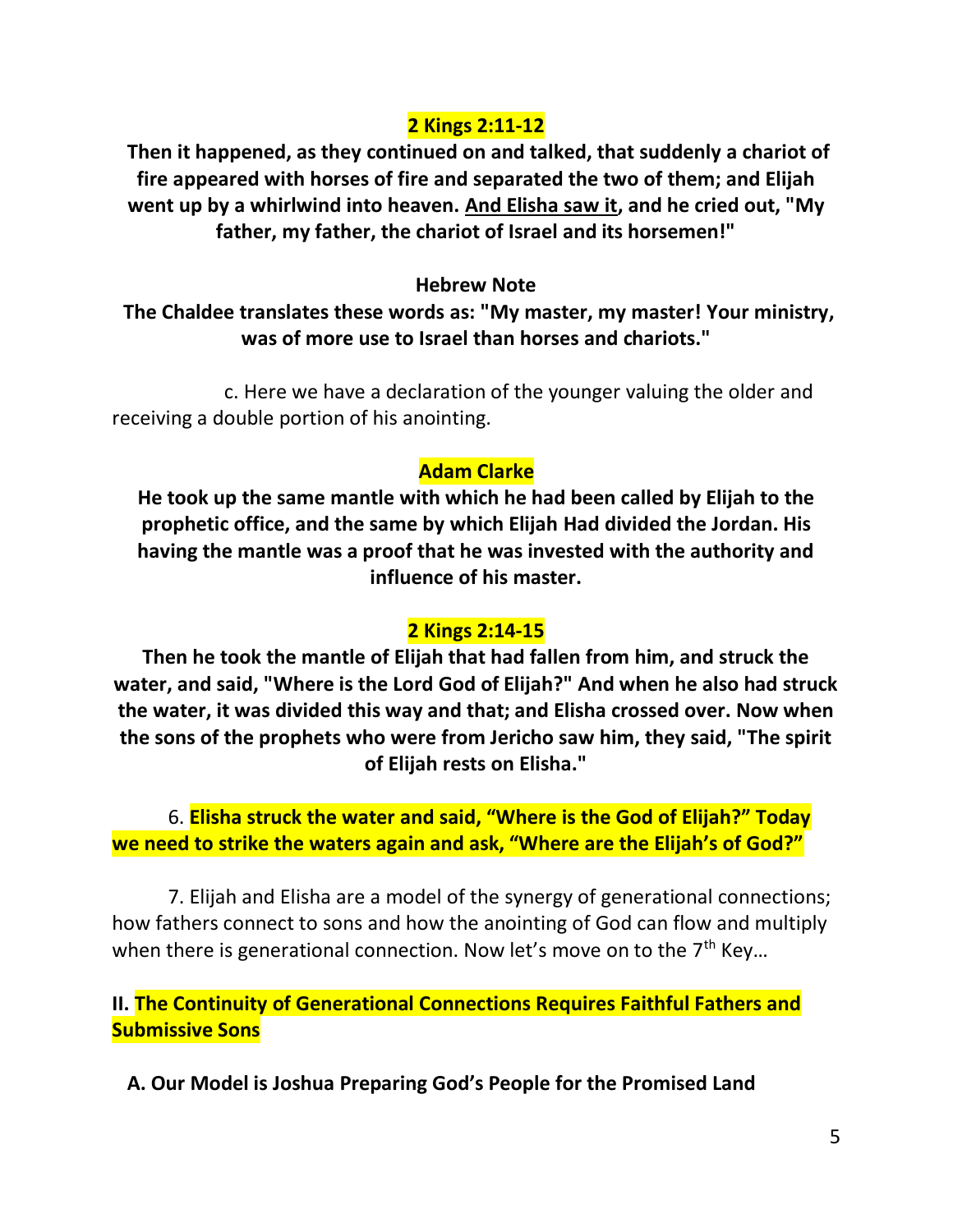1. After 400 years of bondage in Egypt, and 40 years wandering in the wilderness, God's people crossed the Jordan and entered into the Promised Land to fulfill a covenant promise God had made to their father Abraham centuries before.

2. But before God would allow them to fight their first battle for their Promised Land, He commanded Joshua to undertake a task that would restore the generational connection that had been lost by the generation in the wilderness.

## **Joshua 5:2-3**

# **At that time the Lord said to Joshua, "Make sharp knives for yourself and circumcise the sons of Israel again the second time." So Joshua made flint knives for himself and circumcised the sons of Israel at the hill of the foreskins.**

3. Circumcision, the removal of male foreskin, was practiced by a number of nations in antiquity, but God gave it to the nation of Israel as a sign of His covenant with Israel. It began with their forefather Abraham.

## **Genesis 17:9-11**

**And God said to Abraham: "As for you, you shall keep My covenant, you and your descendants after you throughout their generations. This is My covenant which you shall keep, between Me and you and your descendants after you: Every male child among you shall be circumcised…in the flesh of your foreskins, and it shall be a sign of the covenant between Me and you.**

4. Israel had faithfully kept the covenant: Abraham to Isaac, to Jacob, to Jacob's sons, the 12 tribes of Israel and through 400 years of Egyptian bondage; but the generational connection was broken during the 40 year walk through the wilderness. The fathers had failed to keep the generational connection alive.

### **Joshua 5:4-5**

**And this is the reason why Joshua circumcised them: All the people who came out of Egypt who were males, all the men of war, had died in the wilderness on the way, after they had come out of Egypt. For all the people who came out had been circumcised, but all the people born in the wilderness, on the way as they came out of Egypt, had not been circumcised.**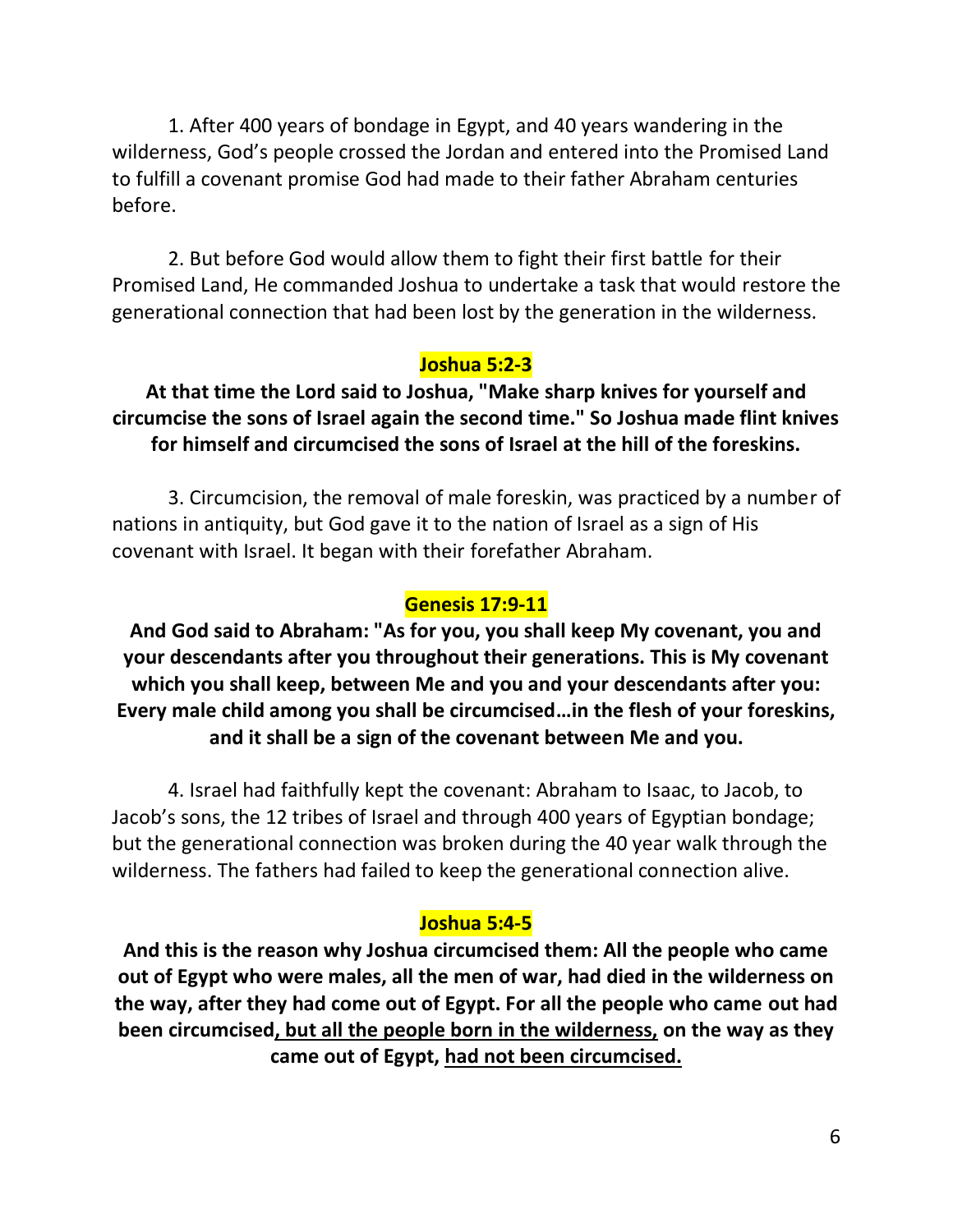5.This was nothing less than a failure of the fathers of all those born in the wilderness to maintain the generational covenant with God and they all died under His judgment.

# **Joshua 5:6**

**For the children of Israel walked forty years in the wilderness, till all the people who were men of war, who came out of Egypt, were consumed, because they did not obey the voice of the Lord — to whom the Lord swore that He would not show them the land which the Lord had sworn to their fathers that He would give us, "a land flowing with milk and honey."**

6. Here in Joshua 5, they are out of the wilderness; but before they can possess the land, God appoints Joshua as a spiritual father to do what their physical fathers had failed to do…keep the covenant that maintains the generational connection.

# **B. Look at the Spiritual Implications of Joshua 5**

1. The Apostle Paul taught the Corinthian Church to study the Exodus of Israel into the Promised Land as a physical representation of spiritual truth.

# **1 Corinthians 10:6,10**

# **"And all these things happened as examples for us…written for our instruction, upon whom the ends of the ages have come.**

a. "Examples" is 'tupos' in Greek-a type; a model; a physical foreshadow of spiritual truth.

2. Circumcision, (like New Testament water baptism), is a physical act that speaks of inner, spiritual reality. Circumcision is, literally, the cutting away of excess flesh. But even in the Old Testament, it is primarily spiritual in nature. a. Circumcision is a matter of the heart.

# **Deuteronomy 10:15-16**

**The Lord delighted only in your fathers, to love them; and He chose their descendants after them, you above all peoples, as it is this day. Therefore**  *circumcise the foreskin of your heart***, and be stiff-necked no longer…**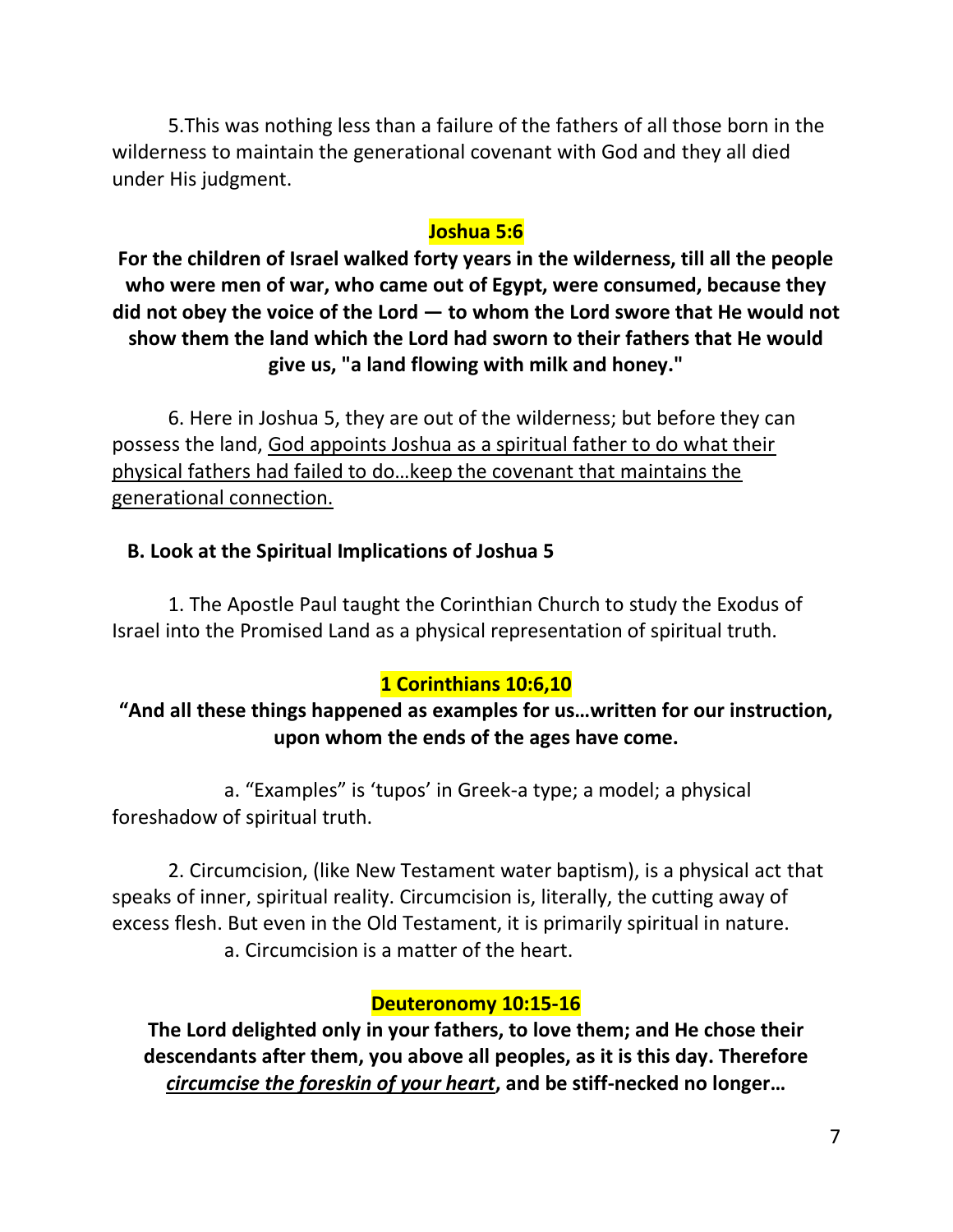b. God Himself takes up the 'knife' because an uncircumcised heart is how He prepares the hearts of fathers and sons so we can love Him as we should!

### **Deuteronomy 30:6**

**And the Lord your God will circumcise** *your* **heart** *and* **the heart of** *your descendants***, so you can love the Lord your God with all your heart and with all your soul, that you may live.** 

3. Only men with circumcised hearts can love God as He commands and live the blessed life He wants to give us. And it's worse than that. The consequence of our failure to father our sons brings the wrath of God's chastening upon us!

### **Jeremiah 4:4**

**Circumcise yourselves to the Lord, and take away the foreskins of your hearts, you men of Judah and inhabitants of Jerusalem,** *lest My fury come forth like fire, and burn so that no one can quench it, because of the evil of your doings."* 

4. Notice that a father's failure to circumcise their sons, to connect the generations with the covenant of their forefathers, is 'evil' in the sight of the Lord. And it brings God's judgment on the land.

5. We now live in a land with a shortage of functioning fathers, in the home and in the church.

a. Even the secular sociologists tell us that our communities are collapsing

### **Fatherhood.org**

## **There is a father factor in nearly all the social ills facing America today. According to the U.S. Census Bureau (2020), 19.7 million children, more than 1 in 4, live without a father in the home.**

b. Compared to children in homes with a functioning father, these children are…

- 4X more likely to live in poverty
- 7X more likely to become pregnant as teenagers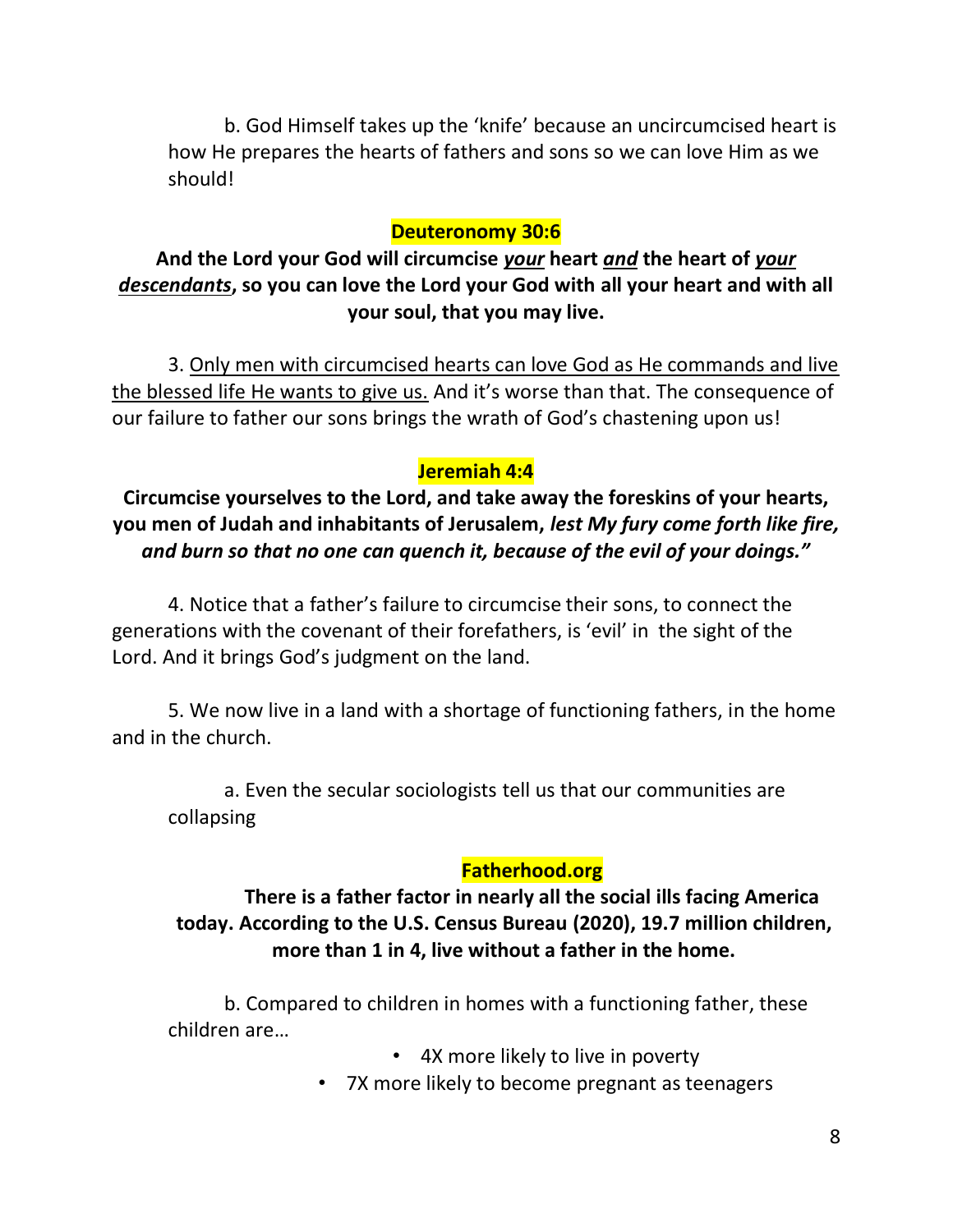- 2X more likely to drop out of high school • 2X more prone to obesity
- More likely to commit crime and go to prison
	- More likely to abuse drugs and alcohol

6. Where are the missing fathers? They are 'renegades'.

# **'Renegade'**

# **One who reneges 'Renege' To deny responsibility; to go back on a promise or commitment.**

7. Under the Law, it was the responsibility of the fathers to circumcise their sons; but then as now, a*n entire generation of fathers had failed their sons; so God raised up Joshua as a spiritual father to do what their physical fathers had failed to do; restore the generational connection to the faith.*

8. We believe that God will raise up faithful fathers today. (ELIJAH!)

# **C. God is Calling For Faithful Fathers**

1. In the prophecy of the coming Elijah ministry, the hearts of the fathers turn first. God begins with the fathers. Elijah made the  $1<sup>st</sup>$  move toward Elisha. So we see Joshua takes up the initiative here.

# **The Biblical Illustrator**

**The obligation of keeping up the spiritual continuity of the generations presses with special force on the Church's fathers, Pastors, and teachers. The prophetic office of the Church consists in the permanent function of maintaining an old and unchanging faith, by showing its power of adapting itself to constantly new conditions; it is to interpret the old faith to the new generation, with fidelity to the old, and with confidence in the new.** 

2. God is so serious about this that He was ready to kill Moses because he had failed in his fatherly responsibility of circumcising his own son! This is one of the most overlooked verses in the Bible!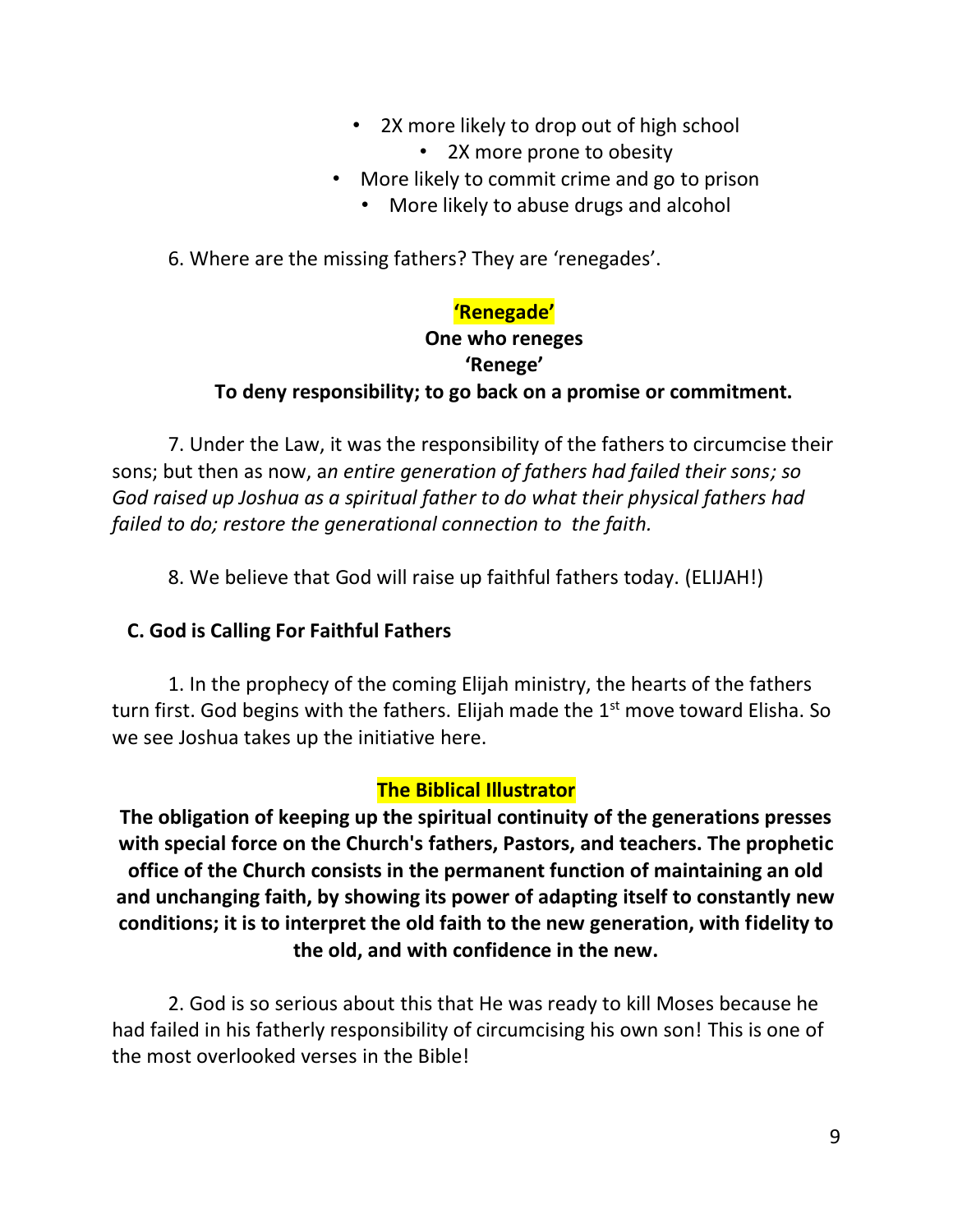#### **Exodus 4:24**

**And it came to pass on the way, at the encampment, that the Lord met him and sought to kill him.**

### **Matthew Henry**

**God's displeasure against Moses was a great change; a moment ago God was conversing with him, and lodging a trust in him, as a friend; and now he is coming forth against him as an enemy.** 

### **The Biblical Illustrator**

**So long as Moses discarded the national seal or sign of the covenant made with Abraham, he was essentially unfit to be the champion and deliverer of God's people. His position was that of a rebel, determined not to submit to an ordinance acknowledged to be Divine. God would sooner 'kill' Moses than allow him to enter the Lord's work in a state of hardened disobedience.** 

a. Moses offense was not something he had done but something that he had failed to do.

#### **Matthew Henry**

**Omissions are sins, and must come into judgment, and particularly the contempt and neglect of the seals of the covenant; for it is a sign that we undervalue the promises of the covenant and are displeased with its conditions. Moses had made a bargain and is not now willing to seal and ratify it.** 

3. God would have killed Moses except for his wife. Thank God for our wives!

#### **Exodus 4:25-26**

**Then Zipporah took a sharp stone and cut off the foreskin of her son and cast it at Moses' feet, and said, "Surely you are a husband of blood to me!" So He let him go. Then she said, "You are a husband of blood!" — because of the circumcision.** 

### **Adam Clarke**

**According to the law (Gen 17:14,) the uncircumcised child was to be cut off from his people, so that there should be no inheritance for that branch of the family**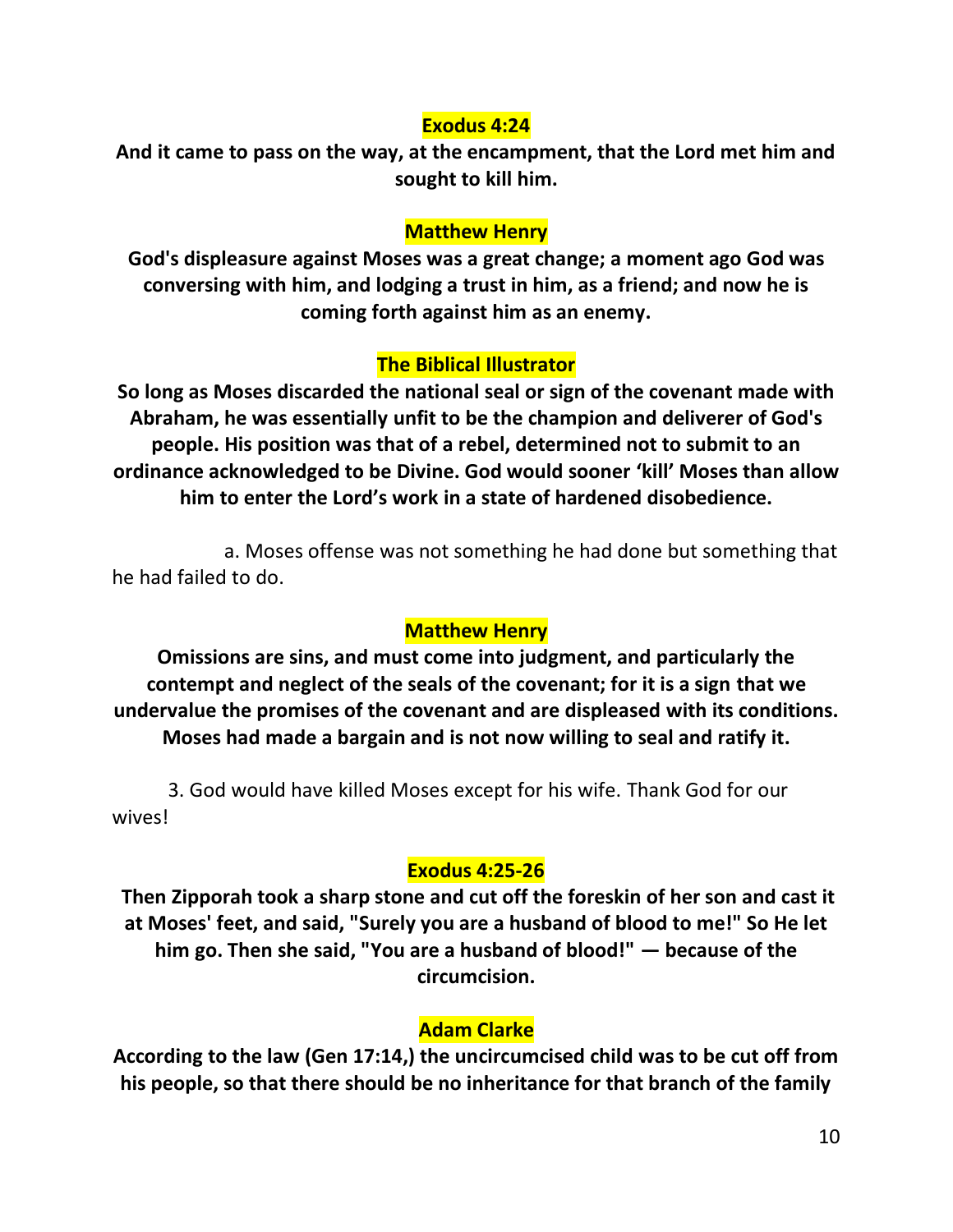# **in Israel. Moses, therefore, for neglecting to circumcise the child, exposed him to this cutting off, and it was but barely prevented by the prompt obedience of Zipporah.**

4. Moses' wife understood situation better than Moses! And this is true of our own day. Our wives quickly see our failures at fathering and resent us because they end up taking up the knife we should have wielded!

a. Zipporah's act appeased the wrath of God and saved the father and the son. I wonder how many fathers God has spared because a godly wife was willing to do the man's job for him?

5. Moses went on to be one of God's greatest heroes; but it all could have ended before it began, over this matter of circumcision. He broke the generational covenant connection and only avoided the curse because his wife restored it.

# **Matthew Henry**

# **When we return to God in a way of duty, He will return to us in a way of mercy; take away the cause of God's judgment , and the effect of God's judgment will cease.**

6. God is not only calling for faithful fathers; He is also calling for…

# **D. Submitted Sons**

1. Joshua was given an overwhelming task; Bible scholars tell us there were 600,000 men to be circumcised! He was ready to be a faithful father but he never could get it done unless there were submitted sons.

2. Circumcision is painful; that's one of the reasons God commanded it be done on the 8<sup>th</sup> day of a child's life. Not only because it wouldn't remember. There was a medical reason.

## **Dr. S.I. McMillen, "None of These Diseases"**

**God commanded Abraham to perform circumcisions on the eighth day after birth. This is the ideal time to carry out the procedure because it ensures that the infant's blood readily clots after circumcision. For the first four days after birth, an infant has a limited amount of vitamin K and clotting factors in its**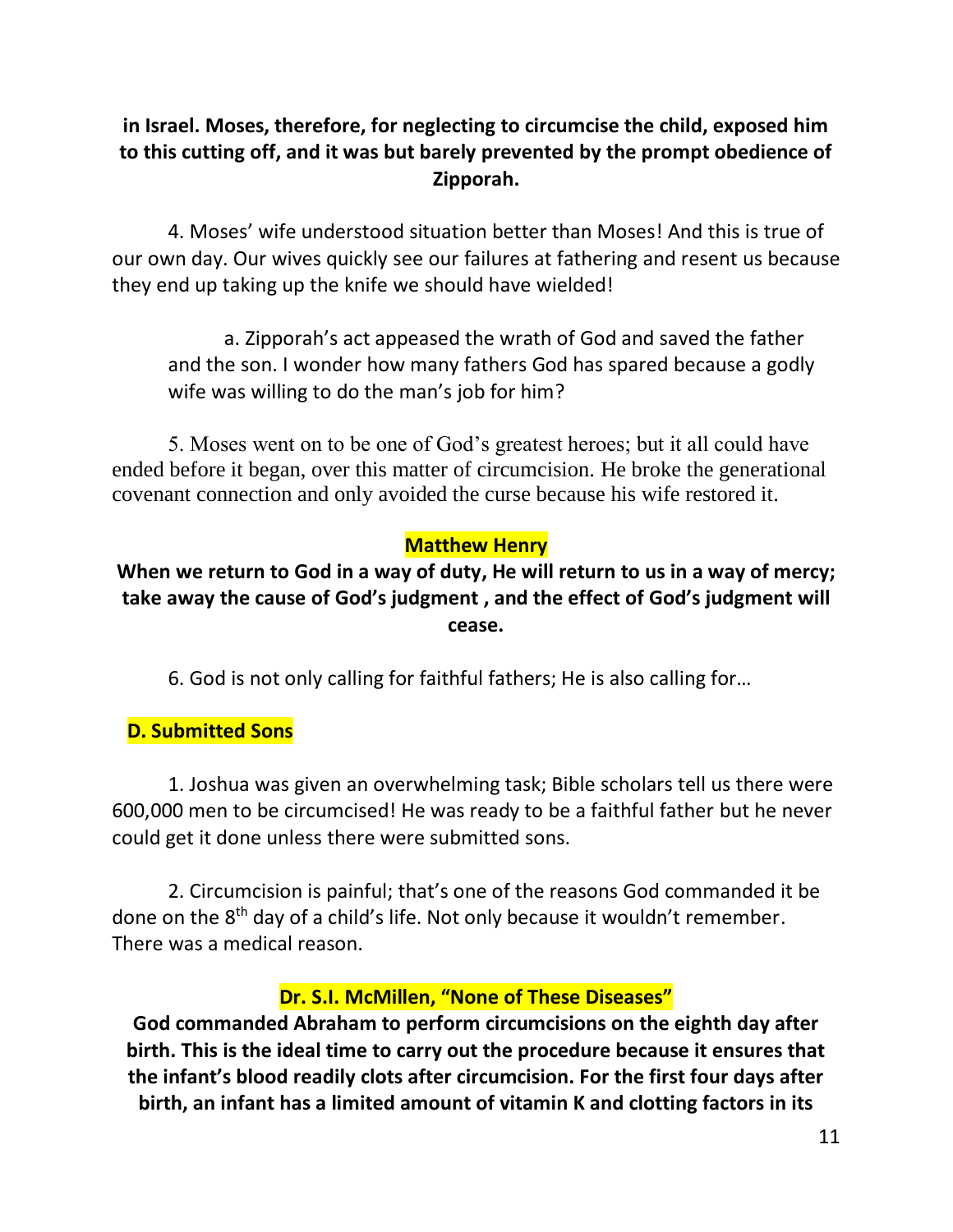# **blood. On day five, the level of these materials increases, reaching the maximum level on day eight.**

3. Israel had been in the wilderness 40 years; so some of those needing circumcision were well into their 30's!

a. It's one thing to circumcise a baby; it's another thing to circumcise a grown man.

b. Spiritually speaking, as a Pastor, I can verify it's true!

4. Testimony.

**III. Close**

 **A. Review: Ask For The Old Paths**

# **The Biblical Illustrator**

# **Perhaps the chief danger attending modern progress is the neglect of antiquity, especially as to religion. The Christian religion is in imminent danger of drifting from her ancient landmarks.**

1. God has promised to send an Elijah ministry before the  $2<sup>nd</sup>$  coming of Christ that will restore the hearts of the fathers to the children and the children to the fathers; we have called it 'Restoring Generational Connections' and have covered 7 Keys to what it looks like.

# **7 Keys to Generational Reconnection**

- **God acts and thinks generationally (in terms of covenant) (God is the God of Abraham, Isaac and Jacob)**
- **Generational disconnection bring God's curse/Generational connection brings God's blessings**
- **Generational connections depend upon remembering our history**
- **Generational Connections succeed through honor and fall through dishonor**

**7 Point Preview**